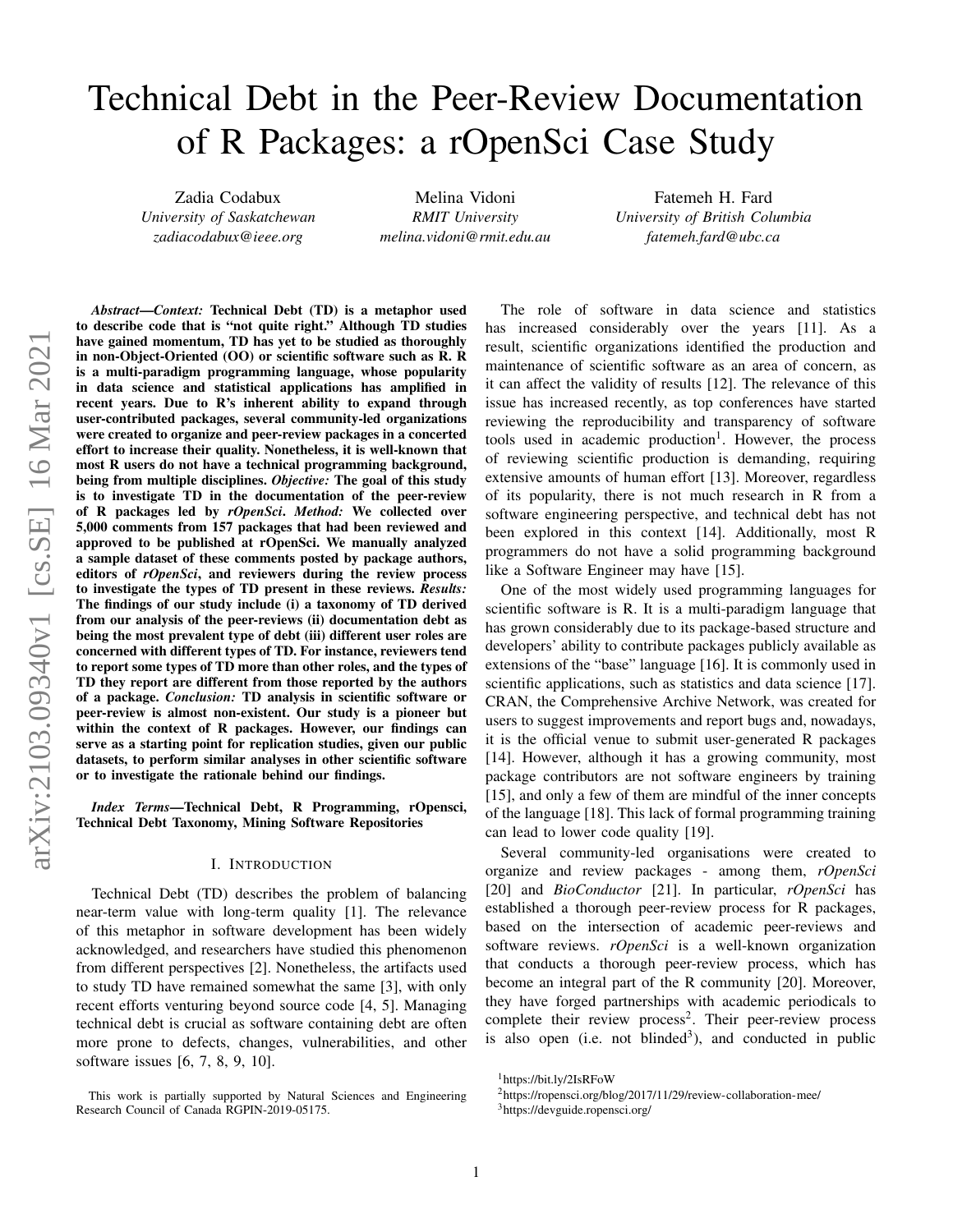GitHub issues<sup>4</sup>. *rOpenSci*'s scope is far more extensive than *BioConductor*'s. The latter is limited to specific bioinformatics packages only and interacts with existing packages and reuses their data structures<sup>5</sup>. Moreover, although CRAN allows for the submission of packages, it does not perform a thorough review of the submissions. Instead, it opts for generalized and partially automated checks.

This study aims to investigate TD in scientific software reviews, specifically in the context of R packages. We focused on the *rOpenSci*'s open peer-review process, which is handled using GitHub issues. We extracted 157 completed and accepted package reviews, consisting of more than 5,000 individual comments. The 157 reviews were broken down into individual comments and classified by the comment's author's role in the peer-review process. A sample of 358 comments, further broken down into 600 phrases, was inspected and manually analyzed by two authors to extract TD instances.

Our findings indicate:

- Several types of TD were found in the peer-review documentation, and the definitions were adjusted to fit the inherent characteristics of the R programming language. Furthermore, the types of debt were grouped according to three perspectives (namely users, developers and CRAN), representing "who" is the most affected by the debt type.
- Regardless of the participants' roles, *documentation* is the most prominent and *versioning* is the least encountered type of debt in the peer-review process.
- The participants (or "user roles" as referred to in this study) of the review process (i.e. *authors*, *editors* of *rOpenSci* and *reviewers* of the submitted packages) appear to focus on different types of debt. The percentage of the phrases with *documentation debt* is the highest among the *reviewers* and *editors*. However, *authors* tend to report more *defect debt*. Moreover, the distribution of debt types found in the comments is significantly different between *reviewers*, and other roles, while the distribution of TD types are not different among the comments written by *authors* or *editors*. Furthermore, the *reviewers* reported most of the TD instances.

Overall, the contributions of this study are:

- This is the first study that investigates TD in the R package peer-reviewing documentation. We use a new source of data to explore TD, compared to most studies from the literature which analyze source code.
- We propose a taxonomy of TD, extended to incorporate specific concepts related to R packages.
- A dataset of manually labelled TD instances in R peer-reviews documentation is made available publicly.

*Paper Structure*. Section II highlights related works on TD in traditional software and data science applications, and R-related research. Next, Section III describes our methodology by outlining our goal and research questions, discussing the dataset's construction, and elaborating on the data analysis. Section IV presents the results of our research questions, and Section V discusses the implications of our results for the broader area of R programming and TD. Finally, Section VI acknowledges the threats to the validity of the study, and Section VII concludes this work.

#### II. RELATED WORK

This section gives an overview of the relevant literature regarding TD taxonomy and classification, TD in data science, and software engineering research in R.

Technical Debt Taxonomy. The most common types of TD include *code, design, architecture, documentation, test (and test automation),* and *defect* [22], referring to debt in the various phases of the software development life cycle. However, despite being criticised for "diluting" the TD metaphor [23], other aspects of software that causes issues in the software development process have created additional types of debt, namely, *build* [24], *service* [25], *versioning* [26], *usability* [27], *people* [23], *process* [28], *social* [29], *database (design)* [30], *environmental* [31], *data* [28], and *infrastructure* [32]. However, according to surveys of the literature on TD, these debts have generated interest among the research community and have been adopted as additional types of TD in the software development process [22, 33].

Technical Debt in Data Science Applications. TD in Machine Learning (ML) systems was first discussed by Sculley et al. [34]. They explored multiple hidden TD in ML systems, including entanglement, data dependencies and configuration issues, which can adversely impact the system design. Breck et al. [35] proposed specific tests to reduce TD and ensure ML systems' production readiness. Self-Admitted Technical Debt (SATD) in deep learning frameworks has been investigated to show that the frameworks contain *design debt* as the major TD type, followed by debts in the *defect, documentation, test, requirement, compatibility,* and *algorithm* categories [36]. Although not explicitly mentioning TD, several studies have developed guidelines for the quality assurance of machine learning systems [37], developed tools for data validation [38], or studied the software engineering practices for machine learning [39, 40].

Software Engineering Research in R Programming. A recurrent topic of research in R is the analysis of package and dependency networks, e.g., dependency management and the impact of GitHub in non-CRAN packages [17], measuring package activity and lifecycle [41] and the growth and maintainability capabilities of CRAN packages [42]. Another popular area, given R's mix of programming paradigms, is programming language theory, addressing problems such as code profiling [43], wrappers to other languages (e.g., C++) [44], type systems [45], and lazy evaluation [46].

Several studies have been conducted in traditional software code reviews [13, 47] but only a few have focused on scientific software reviews [11, 48, 49]. However, this study is focused on R's peer review documentation and code review is outside the scope of this work.

<sup>4</sup>https://github.com/ropensci/software-review/

<sup>5</sup>https://www.bioconductor.org/developers/package-submission/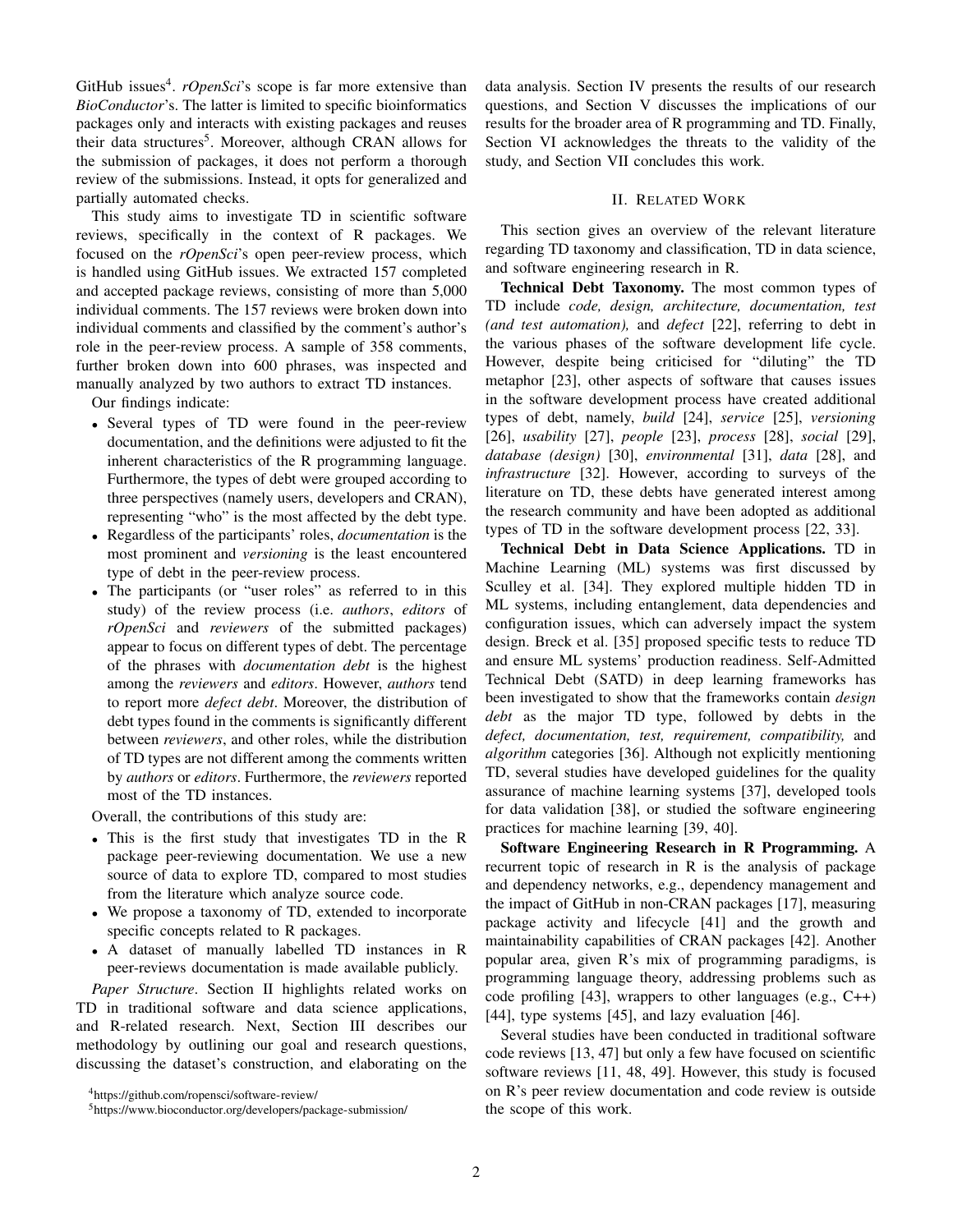

Fig. 1. Schematic Diagram of the Study

The study of TD in machine learning goes back to 2015 but has since gained popularity, with recent studies on SATD in deep learning applications. Although R is one of the main languages used in data science applications, we are not aware of any research investigating TD in the R language. Besides, many of the TD-related researches explore the TD in source code. However, in this study, we are exploring TD in the documentation of R packages' peer-reviews.

#### III. METHODOLOGY

#### *A. Goal and Research Questions*

This study investigates the presence of TD in the documentation of the peer-review process of scientific software, particularly in the *rOpenSci* case. Specifically, this led us to the following research questions:

- RQ1: What types of TD are analyzed during the peer-review process? The rationale behind this question is to determine the different types of TD that will emerge from the peer-review process documentation, as reported by the different user roles. We will use the types of TD associated with traditional software (as listed in Section II) as a starting point to build a taxonomy specific to scientific software.
- RQ2: What is the distribution of TD according to the types identified in RQ1? We want to determine the distribution of the different types of TD in the documentation of the peer-reviews and analyze which debt is the most and least prevalent in the peer-reviews.
- RQ3: Are identified TD types independent of the user roles? We investigate the association between the user roles (as described in Table I) and TD types. We explore the differences among the TD types identified for each user role. This will give us insights into the differences among user roles in terms of the TD types they report.

## *B. Data Extraction*

*rOpenSci* handles every submission to be peer-reviewed as a GitHub issue in their Software Review Repository<sup>6</sup>[4]. For more information about *rOpenSci*'s review process, the Peer-Review Guide is openly available<sup>7</sup>. Overall, there are two types of submissions: *pre-submissions* (in which the authors enquire about the fit of the proposed package to *rOpenSci*'s scope), and *submissions* (referring to the software peer-review process) [20]. For this study, the latter was considered. GitHub "labels" are used to indicate the stage in which the review is at.

A submission starts with an *author* creating a new GitHub issue using the "package submission" template<sup>8</sup>; after some initial checks and questions from the *handling editor*, at least two *reviewers* are selected and invited by the *handling editor*. The *reviewers* must have experience both on the topic and R. Each of them needs to conduct a review of the package and submit their revision using the review template<sup>9</sup>. The process continues as a back-and-forth communication between *reviewers* and *author*, moderated by the *handling editor*. Once the package is approved, the handling editor posts an approval comment<sup>10</sup> and the issue is closed afterwards. Additional communication related to the administrative on-boarding process, but not any package discussion, may happen.

A label identifies whether a submitted package for peer-review is still under review (and in which step of the process), withdrawn, on-hold or approved to be published by *rOpenSci*. The approved packages are the ones for which the review process is completed, and the package authors have applied the feedback they have received. We developed an R script using the GitHub API and mined the reviews from the GitHub issues of the approved submissions.

<sup>7</sup>https://devguide.ropensci.org/softwarereviewintro.html

<sup>8</sup>https://bit.ly/38sR7bt

<sup>&</sup>lt;sup>9</sup>https://devguide.ropensci.org/reviewtemplate.html#reviewtemplate

<sup>&</sup>lt;sup>10</sup>https://devguide.ropensci.org/approvaltemplate.html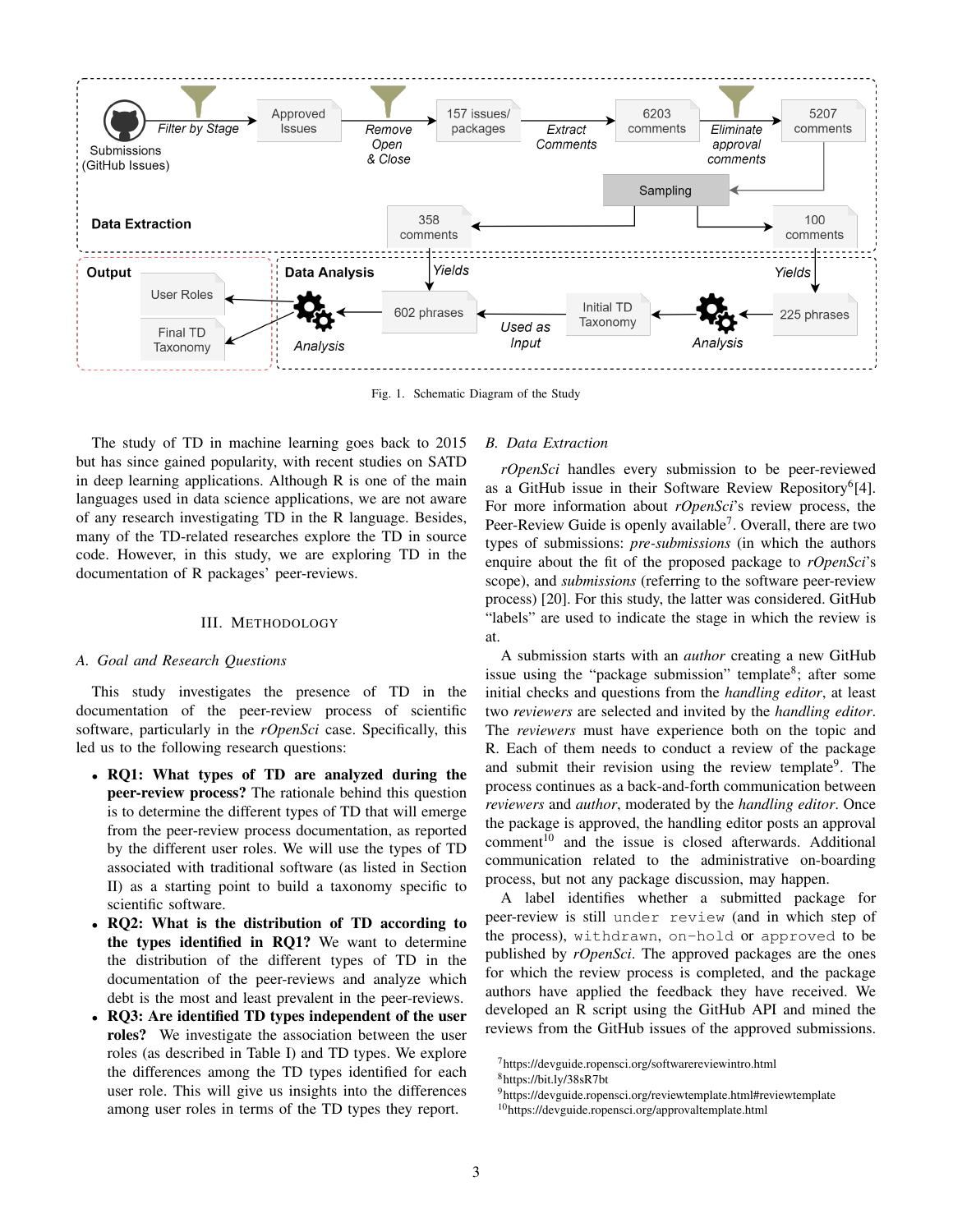This process is described next and can be visualized in the "Data Extraction" phase of Figure 1.

First, we extracted issues tagged as approved. This indicates that an issue is a *submission* for peer-review and its review has been completed and the package is approved for "onboarding" (i.e. akin to "publication") in *rOpenSci*. The packages with open or close tags were disregarded, as *rOpenSci* issues can remain open for reasons unrelated to the review. Following this, we extracted 157 peer-review issues to be studied, which correspond to 157 different packages. This dataset was converted to a CSV file, which contains data about: *labels assigned, the issue opening comments, dates for creation, update and closing, number of comments of the issue, the handle of the opening author, title, issue number, issue ID and URL*. Every row of this dataset belongs to a single issue.

The 157 approved issues have a timestamp for the creation and the time the issue is closed. We use the difference between these two timestamps to determine how many days it takes for packages to be reviewed and approved after they are submitted. The median duration for issue approvals is 104.7 days, with the 0.25 percentile of 69.7 days and 0.75 percentile of 193.1 days. In terms of outliers, there are five packages for which the duration is between 400 and 550 days.

Second, we used the unique *issue number* in combination with the GitHub API to extract the comments for each issue. It should be noted that there are multiple comments associated with each issue, posted by package authors, reviewers, or editors of *rOpenSci*. The minimum number of comments per issue is one, the maximum is 113, and the median is 37. We obtained 6203 individual comments for this complementary dataset. In particular, it includes the following fields: *unique comment ID and URL, issue number, dates for create and update, user handle of the author, and the comment body*. Here, each row belongs to a comment, and multiple rows may link back to the same GitHub issue.

It is worth mentioning that:

- Selected reviews were not discriminated by year, considering issues from *rOpenSci*'s peer-review dates back to 2011; however, the early reviews (about the first six months since *rOpenSci*'s foundation) did not have a well-defined peer-review process.
- *rOpenSci* uses a pre-built template for issue openings, where the authors have to input specific data, akin to the submission form in an academic journal. Therefore, it was established that these opening posts did not contain any discussion regarding the package and were excluded from the analysis.

Often, the discussion may continue after the package's acceptance; however, these comments are related to the "publication" of the package in *rOpenSci*, as well as its promotion on different academic networks. As a result, these discussions do not focus on the quality of the code and do not include any additional TD instances.

The comments were filtered in a two-fold process: first, an automated search for the "approval template," $11$ [10] eliminating all "default" and second, a manual search eliminating comments indicating approval without using the template. Although the "approval template" is suggested by *rOpenSci*, it is not enforced, and editors may customize it. This process reduced the comments to 5207.

Lastly, we sampled<sup>12</sup> a subset of the 5207 comments with a confidence level of 95% and confidence interval of 5, resulting in 358 comments. This sample is used for manual investigation and further analysis. We extracted a random sample of 100 comments initially as a learning phase for RQ1 before analyzing the 358 comments. The two authors who applied the manual investigation have previous experience with TD. One of the authors has extensive research experience with TD (8+ years), and the other is an R expert with research experience in TD.

#### *C. Data Analysis*

In this section, we describe how we extracted instances of TD and user roles from the comments. This process can be visualized in the "Data Analysis" phase of Figure 1.

*1) Comment Classification:* To classify the phrases, we used a *card sorting technique* [50]. Card sorting is commonly used to derive taxonomies from data. Our card sort was closed, that is, we used a pre-defined list of TD types. We extracted the different types of TD from the literature and compiled a list of the 17 types of debt, as enumerated in Section II.

We performed two iterations to classify the comments. In the first iteration, we randomly picked 100 comments from the 5207 comments. This phase resulted in an initial taxonomy of 10 different types of TD. The purpose of this phase is two-fold: (1) familiarizing the authors with the R terminologies and the peer-review process, (2) extracting an initial taxonomy of TD. In the first iteration, out of the 100 comments, 36 had TD and were further broken down into 225 phrases for analysis. The rationale for breaking the comments into phrases is that the comments were rather lengthy and contained different TD types. Each comment was broken down first into paragraphs and then into sentences (by either checking for a period or a semi-colon). If two sentences (or more) were related and referred to the same point, they were kept together as one phrase. Two of the authors separately manually classified them according to the 17 types of TD using the closed card sorting technique. Out of the 225 phrases, the manual classification led to 44 disagreements. They discussed the disagreements and finalized the classification of these 44 phrases. This first iteration reduced the list of 17 types of TD to 10, namely: *architecture, build, code, defect, design, documentation, requirements, test, usability and versioning*.

In the second iteration, we randomly sampled 358 comments from the remaining in the documentation, ensuring that they do not have an intersection with the sample of 100 used in the first phase. Out of the 358 sampled comments, we manually extracted 95 that contained TD and discarded the remaining 264 with no TD. The 95 comments were broken down into 602 phrases. The first two authors manually classified

<sup>12</sup>https://www.surveysystem.com/sscalc.htm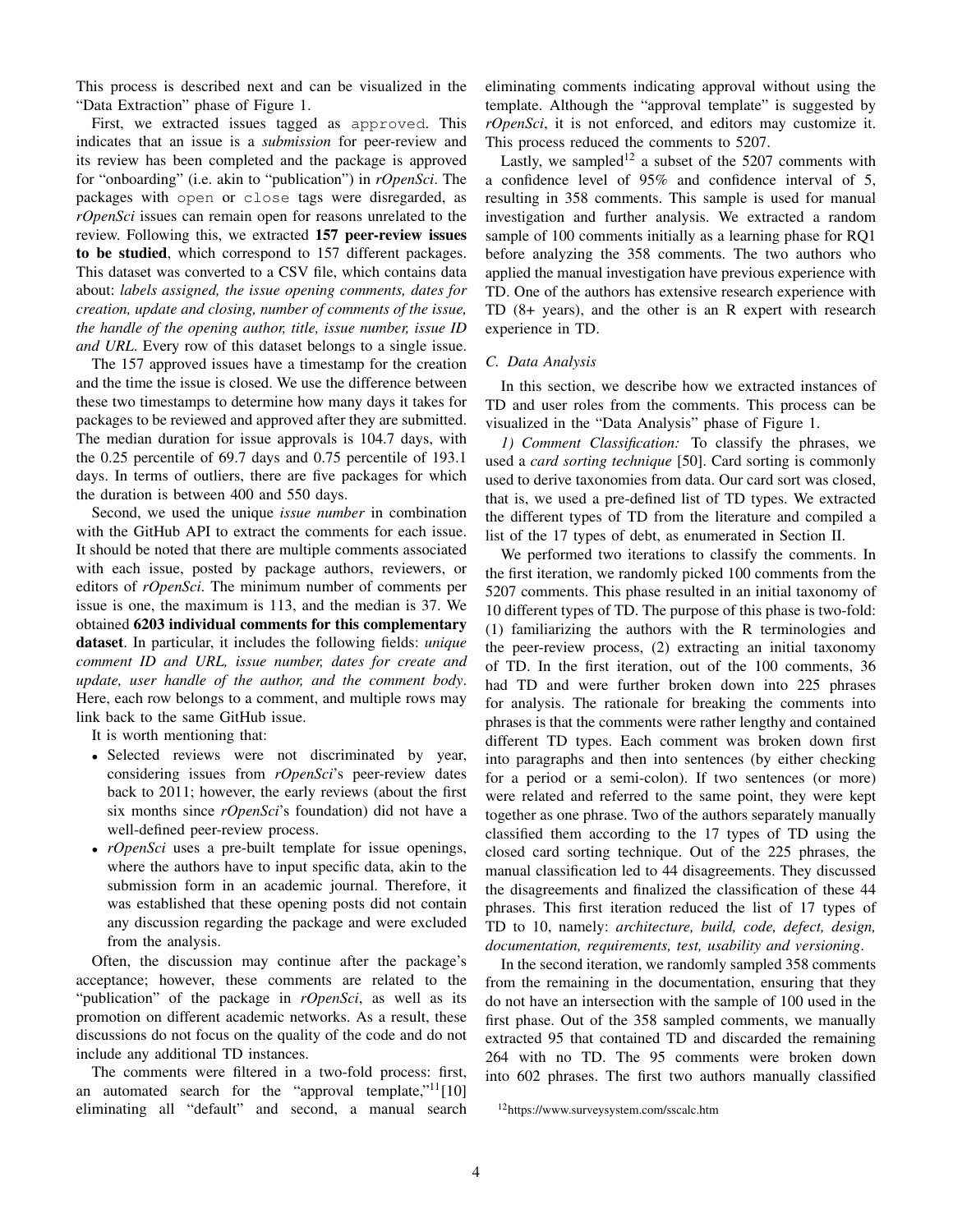the phrases, but this time, according to the taxonomy in the first iteration. If a phrase could not be classified, it is marked with a question mark to be discussed later. Then, the authors discussed all of the disagreements and the cases they were unsure about its category. In the discussions, the authors decided on the final classification of the disagreements. During the second iteration, no additional types of debt were uncovered, suggesting that the 100 comments were pretty representative of the dataset regarding the different types of TD present. Therefore, the taxonomy of TD was finalized. Two phrases out of the 602 were removed as the authors could not decide whether it was a debt or not, yielding a total of 600 phrases that were classified.

Revision "comments" in *rOpenSci* are large since the process is derived from academic peer-review; they are organized in paragraphs and sentences. Each comment was broken down into paragraphs and then into sentences (by either checking for a period or a semi-colon). If two sentences (or more) were related and referred to the same point, they were kept together as a *phrase*. Here, the word 'comment' refers to GitHub's 'comment' on an issue (where the review process is conducted) and is not representative of the text's length.

TABLE I ASSIGNED ROLES AND THE PROCESS USED TO EXTRACT THEM

| Role                                    | Source                                    |
|-----------------------------------------|-------------------------------------------|
| Equivalent<br>op author.<br>to<br>a     | Assigned to the author that opened        |
| corresponding author.                   | the issue. This is extracted from the     |
|                                         | dataset during the Data Extraction        |
|                                         | phase.                                    |
| handling editor. The associate          | <i>rOpenSci</i> assigns (in GitHub terms) |
| editor handling the issue in the        | this user to the issue. This was          |
| same sense as in academic journals.     | extracted from the first dataset and      |
|                                         | automatically labelled.                   |
| author.<br>Other<br>authors<br>$\alpha$ | Often mentioned in the opening            |
| maintainers of the package.             | post, they were only labelled if their    |
|                                         | GitHub handles were mentioned.            |
|                                         | The assigned roles of the GitHub          |
|                                         | handles were extracted by reading         |
|                                         | all the comments for an issue.            |
| editors. Other editors, such as the     | They were manually extracted from         |
| Editor in Chief                         | the dataset; this role often checks       |
|                                         | the scope suitability of the package      |
|                                         | and assigns a <i>handling_editor</i> .    |
| reviewers. The experts assigned as      | They were found by inspecting             |
| referees for the submission.            | the <i>handling editor</i> post, in which |
|                                         | these are often mentioned, and by         |
|                                         | inspecting the reviews in search for      |
|                                         | the "review template" <sup>13</sup> [9].  |

Then, we calculated the inter-rater reliability using Cohen's Kappa coefficient [51]. Cohen's Kappa is a test that measures the raters' agreement in studies that have two or more raters responsible for measuring a categorical scale variable. The test results in a number between  $-1$  and  $+1$ , where  $-1$  shows the highest disagreement and  $+1$  shows the most agreement rate. The threshold cutoff for deciding on the high agreement varies based on the fields [51]. We use the score of above 0.79 as a high agreement rate, which is used in previous and similar studies in software engineering [36, 52]. We obtain the result of  $+0.80$ , which indicates the high rate of agreement and reliability of our coding schema.

*2) User Roles:* Each comment in the collected dataset is written by a user (identified by GitHub handles), and each user has a different role. The values of the user roles are either pre-defined or null. In this step, for each comment of an issue, we extract the user roles for each of the user handles, as the same handles can have different roles in multiple issues. For example, a user can be an *author* of a package in one issue and a *reviewer* of another package. The pre-defined roles and their extraction process, are summarised in Table I.

## *D. Replication Package*

All the data used in our study are publicly available.<sup>14</sup> Specifically, we provide the R scripts that we used to extract the comments and perform the data analysis and processing, and the working data sets (phrases with TD type and user roles reporting them) used to run the statistical analysis.

# IV. RESULTS & DISCUSSION

The following subsections present the results organized by research questions and a brief discussion.

# *A. RQ1: TD Taxonomy for R*

Table II presents the adapted definitions of the types of TD found through the manual analysis process (see Section III-C). The definitions are extracted from well-known academic sources, cited in the table, and then expanded or generalized to fit R concepts. For each type of debt, the table also presents an example extracted from the manual sample.

The manual inspection highlighted three *perspectives* that group the TD types in the domain of R programming in terms of 'who' is affected by each type of debt the most. They were extracted during the manual inspection process considering R's intrinsic characteristics and previous research findings that linked different TD types together. They were devised according to 'who' was affected by the debt, according to what the person wrote–this was obtained by exploring the context of each sentence. Often, they mentioned why something was problematic. For example, they would say, "it is better for the user if...", or "a user may find it confusing if...". Therefore, this classification into perspectives comes from the data, but there is a possibility that there are overlaps. Moreover, note that the reviews did not mention or reference TD explicitly. Figure 2 presents the grouping as a graph, with perspectives in the mid-level and types of debts as leaves. These perspectives are:

• User: TD types grouped under this category are *usability*, *documentation* and *requirements*. These debts ultimately affect mostly the user of the package – i.e., the person who installs and imports the package into their own project – than the developers. Previous work have established that *documentation debt* is strongly related to (and sometimes caused by) *requirement debt* [59]. Moreover, other studies have demonstrated that poor implementation of requirements affects the *usability* [60].

<sup>14</sup>See: http://doi.org/10.5281/zenodo.4589573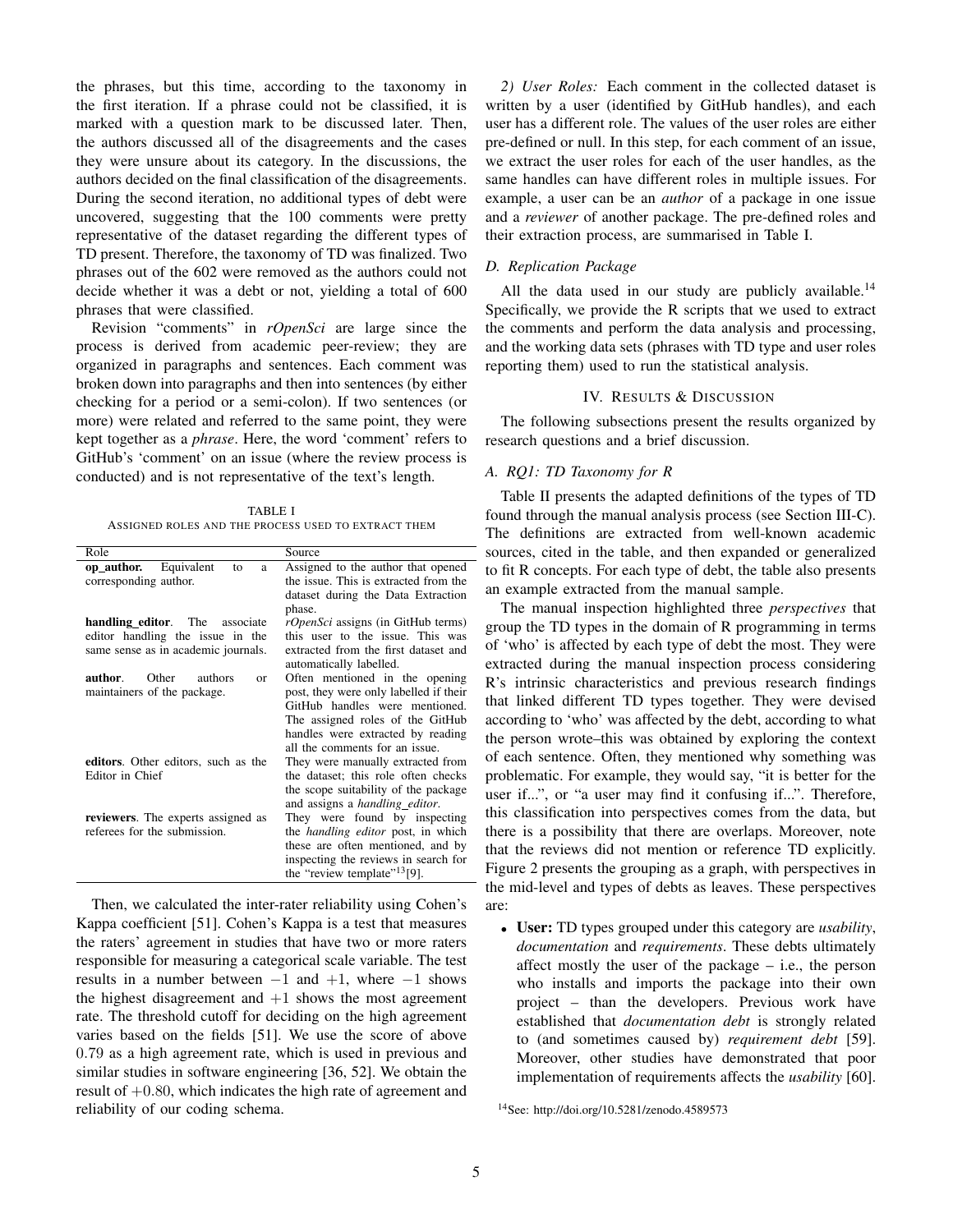### TABLE II TAXONOMY OF EXTENDED TD DEFINITIONS FOR R, WITH AN EXAMPLE EXTRACTED FROM THE MANUALLY CLASSIFIED SAMPLES.

| Debt Type     | <b>R</b> Definition                                                                                                                                                                                                                                                                                                                                                                                                                                                                                                                                                                                                                                                                                | <b>Example</b>                                                                                                                                                                                                                                                                                                                                           |
|---------------|----------------------------------------------------------------------------------------------------------------------------------------------------------------------------------------------------------------------------------------------------------------------------------------------------------------------------------------------------------------------------------------------------------------------------------------------------------------------------------------------------------------------------------------------------------------------------------------------------------------------------------------------------------------------------------------------------|----------------------------------------------------------------------------------------------------------------------------------------------------------------------------------------------------------------------------------------------------------------------------------------------------------------------------------------------------------|
| Architecture  | Refers to the problems encountered in product architecture, for<br>example, violation of modularity, which can affect architectural<br>requirements (e.g. performance, robustness) [53, 54].                                                                                                                                                                                                                                                                                                                                                                                                                                                                                                       | "A common solution is to split the general tool and the specific<br>application into separate packages. This isn't required, but it is<br>important to clearly separate the components of the code base and<br>the documentation for both the EHR manipulation and the CCHIC<br>use-case."                                                               |
| Build         | Refers to issues that make the build task harder, and unnecessarily<br>time consuming. The build process can involve code that does<br>not contribute to value to the customer. Moreover, if the build<br>process needs to run ill-defined dependencies, the process becomes<br>unnecessarily slow. When this occurs, one can identify build debt<br>$[24]$ .<br>In the context of R, build debt encompasses anything related to<br>Travis, Codcov.io, GitHub Actions, CI, AppVeyor, CRAN, CMD<br>checks, devtools::check.                                                                                                                                                                         | "No problems installing from a local tarball, but problems arose<br>after installing using devtools::install_all()"                                                                                                                                                                                                                                      |
| Code          | Refers to the problems found in the source code that can negatively<br>affect the legibility of the code making it more difficult to maintain.<br>Usually, this debt can be identified by examining the source code<br>for issues related to bad coding practices [55].<br>In the context of R, code debt encompasses anything related<br>to renaming classes and functions, $\lt$ - vs. = , parameters<br>and arguments in functions, FALSE/TRUE vs. F/T, print vs.<br>warning/message.                                                                                                                                                                                                           | "There were some instances where you used system variable<br>names as local variable names in functions, e.g. line 36 in<br>auk_time.r, time <- paste0(ifelse(nchar(time)<br>$= 4, 70$ , $\pi$ , $\pi$ ), time). It obviously doesn't cause an issue<br>as is, but maybe it could down the line."                                                        |
| Defect        | Refers to known defects, usually identified by testing activities or<br>by the user and reported on bug tracking systems [56].                                                                                                                                                                                                                                                                                                                                                                                                                                                                                                                                                                     | "A similar strategy underlies safe_hex_color(), so the<br>method has the same flaws. Plus, something mysterious happens<br>sometimes:"                                                                                                                                                                                                                   |
| Design        | Refers to debt that can be discovered by analyzing the source code<br>and identifying violations of the principles of good object-oriented<br>design (e.g. very large or tightly coupled classes) [54, 57].<br>In the context of R, design debt encompasses anything related<br>to S3 classes and S4 methods, exporting functions with @export<br>or the name pattern (visibility), internal functions with coupling<br>issues, location of functions in the same file, selective importing<br>@import (whole package) or @importFrom (a specific function),<br>notations packageName::functionName and package:::function,<br>returning objects (dataframes or tibbles), and Tidyverse vs. baseR. | "**Internal functions** do not need to be exported (e.g.<br>parse.info, read.prov). Remove the @export tag for<br>these functions and add the tags @keywords internal and<br>@noRd."                                                                                                                                                                     |
| Documentation | Refers to the problems found in software project documentation<br>and can be identified by looking for missing, inadequate, or<br>incomplete documentation of any type [58].<br>In the context of R, documentation debt encompasses anything<br>related to Roxygen2 (e.g., @param @return, @example),<br>Pkgdown, Readme files, and Vignettes.                                                                                                                                                                                                                                                                                                                                                     | "It is not documented that the date-times are integers converted to<br>POSIX times, so they are all after 1970."                                                                                                                                                                                                                                         |
| Requirements  | Refers to trade offs made with respect to what requirements the<br>development team needs to implement or how to implement them.<br>Some examples of this type of debt are: requirements that are<br>only partially implemented, requirements that are implemented but<br>not for all cases, requirements that are implemented but in a way<br>that does not fully satisfy all the non-functional requirements (e.g.<br>security, performance) [23].                                                                                                                                                                                                                                               | "Uploading multiples files+directories, however, is still very much<br>a work in progress (i.e., not functional). It's something I would<br>personally use quite a bit in my own work."                                                                                                                                                                  |
| Test          | Refers to issues found in testing activities that can affect the quality<br>of those activities. Examples of this type of debt are planned tests<br>that were not run, or known deficiencies in the test suite (e.g. low<br>code coverage) [58].<br>In the context of R, test debt encompasses anything related to<br>coverage, covr, unit testing (e.g., test that), and test automation.                                                                                                                                                                                                                                                                                                         | "Test coverage is good overall but sticks mostly to 'happy path'.<br>Untested error paths appear in sync.R, utils.R, wget.R,<br>postprocess. R etc. I feel like a jerk for bringing this up. I<br>know how unfun it is to write test cases for these."                                                                                                   |
| Usability     | Refers to inappropriate usability decisions that will need to be<br>adjusted later. Examples of this debt are lack of usability standard<br>and inconsistency among navigational aspects of the software [27].<br>In the context of R, test debt encompasses anything related to<br>usability, interfaces, visualization and so on.                                                                                                                                                                                                                                                                                                                                                                | "A better error might say, see ?ch_generate or print out the<br>all choices vector."                                                                                                                                                                                                                                                                     |
| Versioning    | Refers to problems in source code versioning, such as unnecessary<br>code forks [26].                                                                                                                                                                                                                                                                                                                                                                                                                                                                                                                                                                                                              | "I note only that four levels of versioning might be overkill -<br>current version is $0.0.4$ -1. Up to the authors, but with just 3 levels<br>you'd now be up to $0.0.11$ (or maybe $0.2.x$ ), which still allows an<br>approximately infinite future before version numbers get too high,<br>and makes it easier for others to track version numbers." |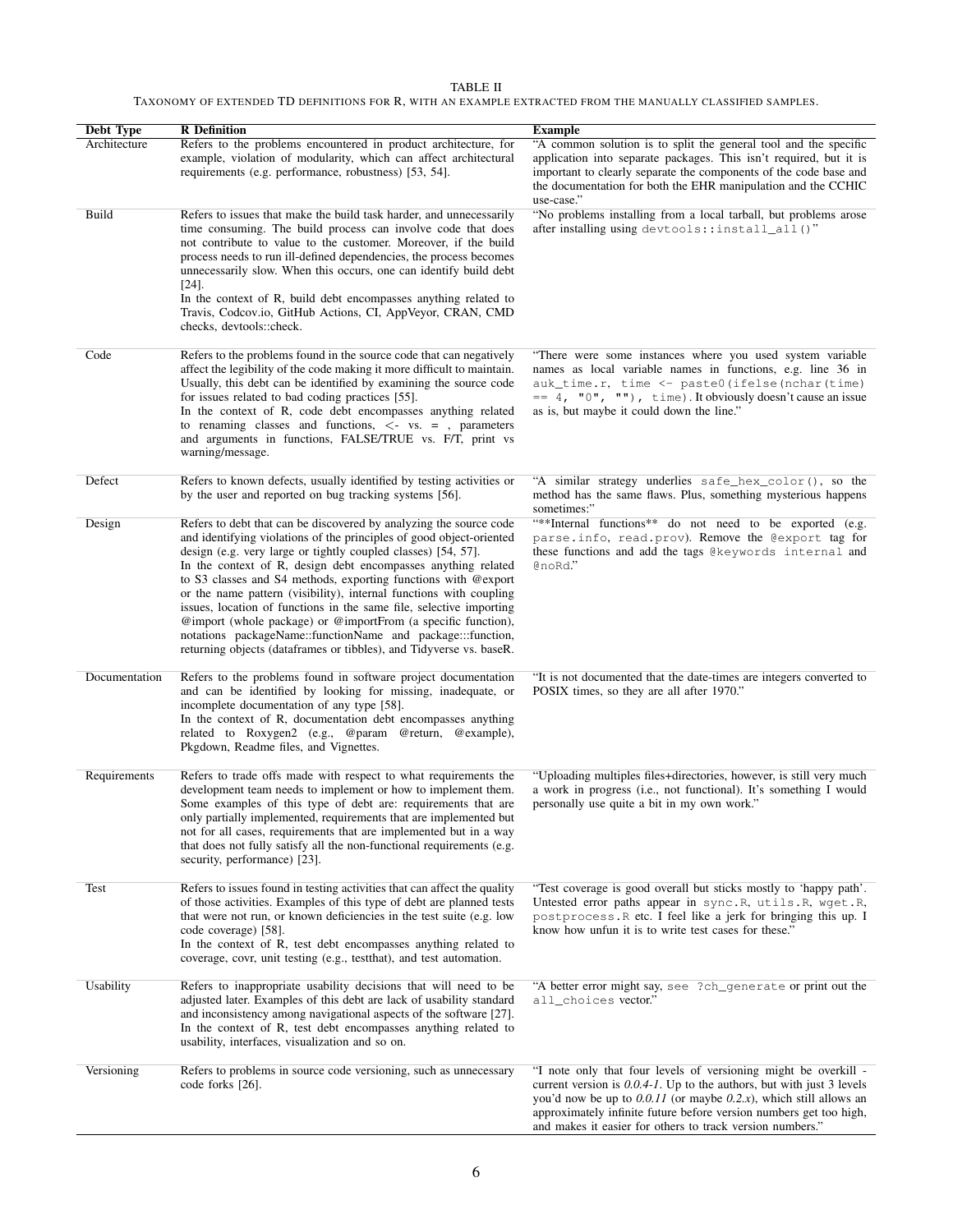

Fig. 2. Summary of the proposed taxonomy of TD for R, grouping each *type* (leaf level) in *perspective* (mid level).

- Developer: *Design* and *code debt* are often viewed as 'two sides of the same coin' [61], intrinsically related in terms of code quality [62]. A key point in common of *code, design, test,* and *defect* debt is that they are introduced and addressed during the development, testing and maintenance phases of the software development lifecycle [56]. Previous studies have also demonstrated that developers focus on these four types of debt the most [63], and that *defect* tends to be introduced as a result of the other three types of debt [58].
- CRAN: CRAN performs automated checks on package size, structure, and versioning, among others when a package is uploaded<sup>15</sup>; thus, even if a package will not eventually be published there, it still goes through the automated check. Overall, these types of debt affect the maintainability of the software, which is what CRAN checks attempt to improve as well [42].

Findings #1. We extracted ten different technical debt types from the peer-review documentation and proposed a taxonomy pertaining to three different perspectives, namely: user, developer, and CRAN.

## *B. RQ2: TD Distribution by Type*

Figure 3 depicts the distribution of the 600 phrases according to the ten TD types identified earlier. We found that the most prominent type of debt is *documentation debt*. We had 186 occurrences out of 600, making up for almost 30% of all the instances of debt. This is followed by *code debt* (representing 15% of the phrases) and *design and defect debt* (each representing 12% of the phrases). It is worth noticing that every occurrence of the same type of TD (if referring to different cases) is accounted for in this calculation.

The other types of debt which were sparse were *test debt, requirements debt, architecture debt, build debt, usability debt, and versioning debt*. They each represented 4−7% of the phrases. *Versioning debt* was the least reported type of TD



Fig. 3. TD Distribution by Type

with only five instances out of 600. On average, each comment has six phrases which we encountered as TD, with a minimum of one, maximum of 50, and median of two. We did not notice any same TD phrase appearing in the same review.

Findings #2. Documentation debt is the most prominent type of debt, while versioning debt is the least prominent type of debt in the dataset.

## *C. RQ3: Association of User Roles and TD Types*

We manually reviewed the issues' comments to identify the user roles. This manual investigation ensures that we extract all the roles for a comment since a user can have different roles in different issues. Next, we use the comment's unique identifier to label the roles for each of the 600 phrases. The distribution of phrases for user role is shown in Table III.

TABLE III TECHNICAL DEBT COUNTS BY USER ROLES

| Role            | TD Phrase Count |
|-----------------|-----------------|
| op_author       | 48              |
| handling_editor | 68              |
| author          |                 |
| editors         |                 |
| reviewers       |                 |

<sup>15</sup>https://r-pkgs.org/r-cmd-check.html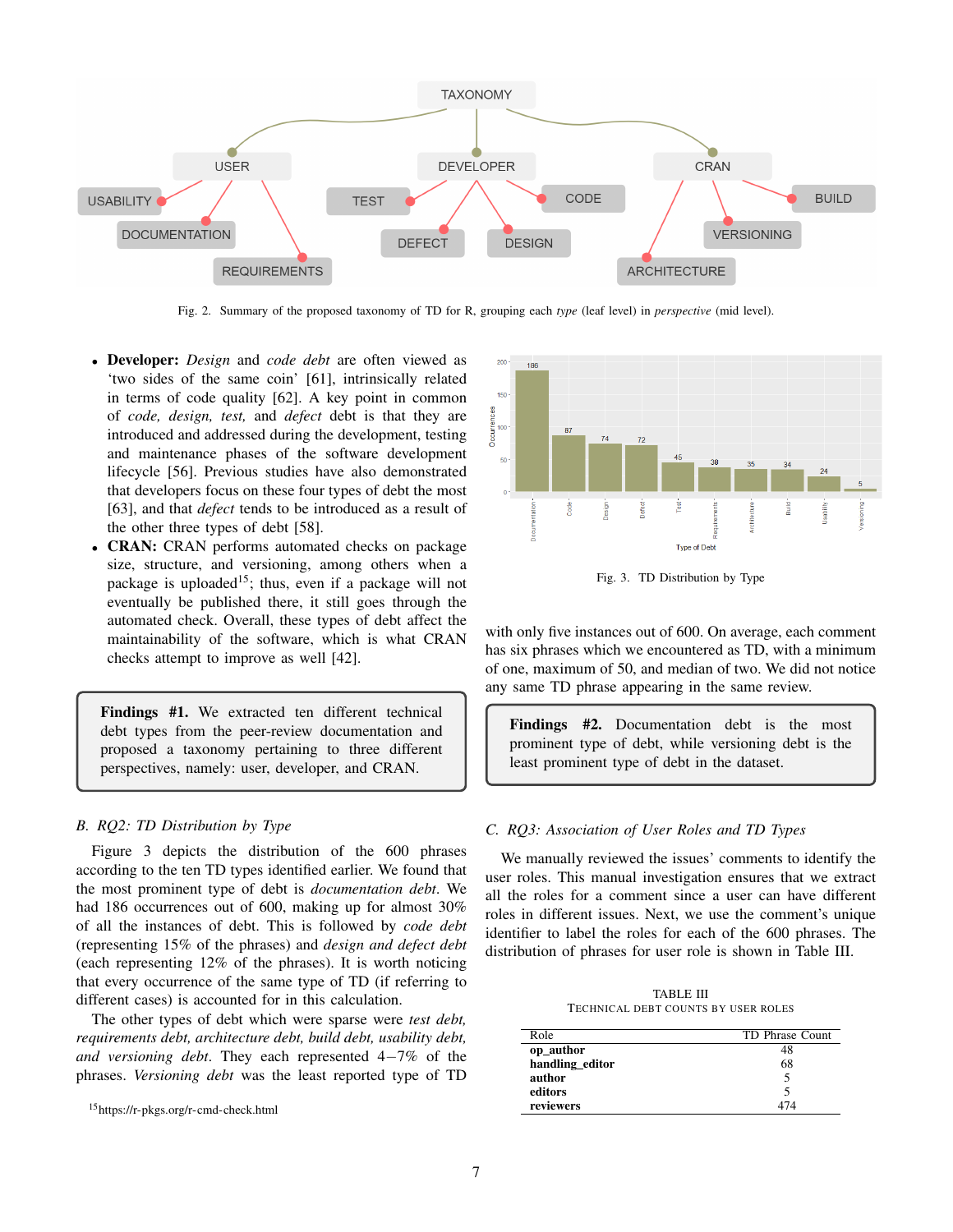As the number of phrases written by *authors* and *editors* are low, we combined the *author* with *op author*, and the *editors* with *handling editor* phrase counts. The *op author* and *author* are developers of a package; and the responsibilities of *handling editors* and *editors* are also similar to each other. For RQ3, we refer to these combined roles as *author* and *editor* respectively. This combination is also confirmed by one of the current editors of the *rOpenSci*. Therefore, combining these roles will not affect the reliability of the results.

We applied the Chi-Square test and Cramer's V to find the association between the three user roles (i.e. *author*, *editor*, and *reviewer*) and the TD types. The Chi-Square test is used to find the independence among two categories, where each category has multiple levels (more than two), and Cramer's V shows the strength of this association [64]. A main assumption of the Chi-Square test is that the expected frequencies in the contingency table are not less than 5 for more than 20% of the cell values [64, 65]. This assumption is not satisfied in our case, as the number of phrases labelled as *design*, *versioning*, and *usability* by *authors* and *editors* are low. Therefore, we use the three TD perspectives discussed earlier (i.e. User, Developer, and CRAN) instead of the TD types. Our null hypothesis is as follows:

*Null Hypothesis*  $H_0$ : The TD types in the comments do not depend on the user role associated with the comment's writer.

This hypothesis is rejected with a p-value of  $4.2E - 08$ for  $\alpha = 0.05$  and a Cramer's V value of 0.18. Therefore, the TD types and the user roles are dependent but with a small association. We also applied Post Hoc tests [64] to identify the differences between the user roles pairwise: *author* vs. *editor*, *author* vs. *reviewer*, and *editor* vs. *reviewer*. As the number of comparisons is more than two, Bonferroni Correction [64] is applied to adjust the alpha value ( $\alpha = 0.016$ ). The test results show that there is not a significant difference between the *author* and *editor* in terms of TD types in the comments they wrote. However, the *reviewer*'s role affect the TD types we identified in the comments. A significant difference is found between the *editor* and *reviewer* roles, and *author* and *reviewer* roles with *p*-values of  $5.5E - 04$  and  $5.8E - 08$ , respectively. The effect size (i.e. strength of the association) using Cramer's V score shows a small association between the *editors* vs. *reviewers* (0.16) and a medium association among the *authors* and *reviewers* (0.25).

Figure 4 represents the percentage of TD phrases in each category, where we separated all phrases of each TD by user roles. For all TD types except *versioning debt*, *reviewers* have the highest number of comments, with *design debt*, *code debt*, and *usability debt* having the highest percentages, 90.5%, 89.6%, and 87.5% respectively. This is followed by 85.4% for *documentation debt*, 79% *requirements debt*, and 72% for *defect debt*. *Test debt*, *architecture debt* and *build debt* reported by *reviewers* are 60%, 60%, and 50% respectively. 40% of the *versioning debt* that we identified are reported by the *reviewers*, 40% by the *editors* and 20% by the *authors*.

The percentage of the phrases identified as *documentation debt*, *test debt*, and *usability debt* written by *editors* are the highest (12%, 22%, and 12.5% respectively). The next highest are the ones written by the *reviewers*. We found a small percentage of *documentation debt* and no instances of *usability debt* among the phrases written by *authors*. The percentage of phrases with *requirements debt* written by the *authors* is approximately twice as many as the *editors*. The percentage of phrases classified as *architecture debt* and *defect debt* are the same for *authors* and *editors* - 20% and 13.8% respectively. The percentages for the *authors* and *editors* are very close for *design debt* and *code debt* (4-6%). The highest percentages belong to *build debt* with 23% and 26% encountered by *editors* and *authors* respectively.

We also separated the phrases written by each user role to determine the percentage of each TD type for each user role. These TD distributions are shown in Figure 5. The *authors* have *defect debt* as the highest TD (18.8%) instances reported, followed by *build debt*, *test debt*, and *architecture debt* with 16.9%, 15%, and 13.2%, respectively. The next two highest percentage of the TD phrases for *authors* belong to *code debt* and *requirements debt* with 9.4% each. There is no phrases with *usability debt* and the *versioning debt* percentage is also very small (< 2%) for the *authors*. The debt instances identified by the *editors* are mostly *documentation* (31.5%), followed by *defect* and *test* (13.7% each), *build* (10.9%) and *architecture* (9.5%). The percentages of phrases with *code*, *design*, *requirements*, and *usability* are almost the same (4-5 percent). *Versioning* is the least reported (2.7%) by *editors*. *Reviewers* report mostly *documentation* (33.5%), followed by *code*, *design*, and *defect* with 16.4%, 14.1%, and 10.9% respectively. The percentage for the other categories is less than 10%. Similar to other roles, *versioning* is the least reported with only 2 instances (approx. 0.4%).

Findings #3. The user roles affect the quantity and the TD types that are reported. The *reviewers* report more TDs than other user roles. Moreover, the type of TD encountered by each user role is different. The *reviewers* focus on the *documentation*, *code* and *design* debts more than others. The *authors* concentrated mostly on *defect*, *test*, and *architecture* debts. The *editors* pay more attention to *documentation*, *defect*, and *requirements* debts.

# *D. Discussion*

Our findings show the number of instances for each TD type encountered by each user role differ greatly. For example, in our sampled data, the *authors* pay more attention to *defect debt* and less attention to *usability* and *versioning debts*. This can be due to the familiarity of the developers with their own package and being aware of potential defects and limitations. The *editors* and *reviewers* on the other hand, pay more attention to the *documentation debt* (above 30% of their phrases is identified as documentation). This aligns with the reasons for the creation of R. R is a community created with the intention of being fully open source [14, 21]. As a result, its focus on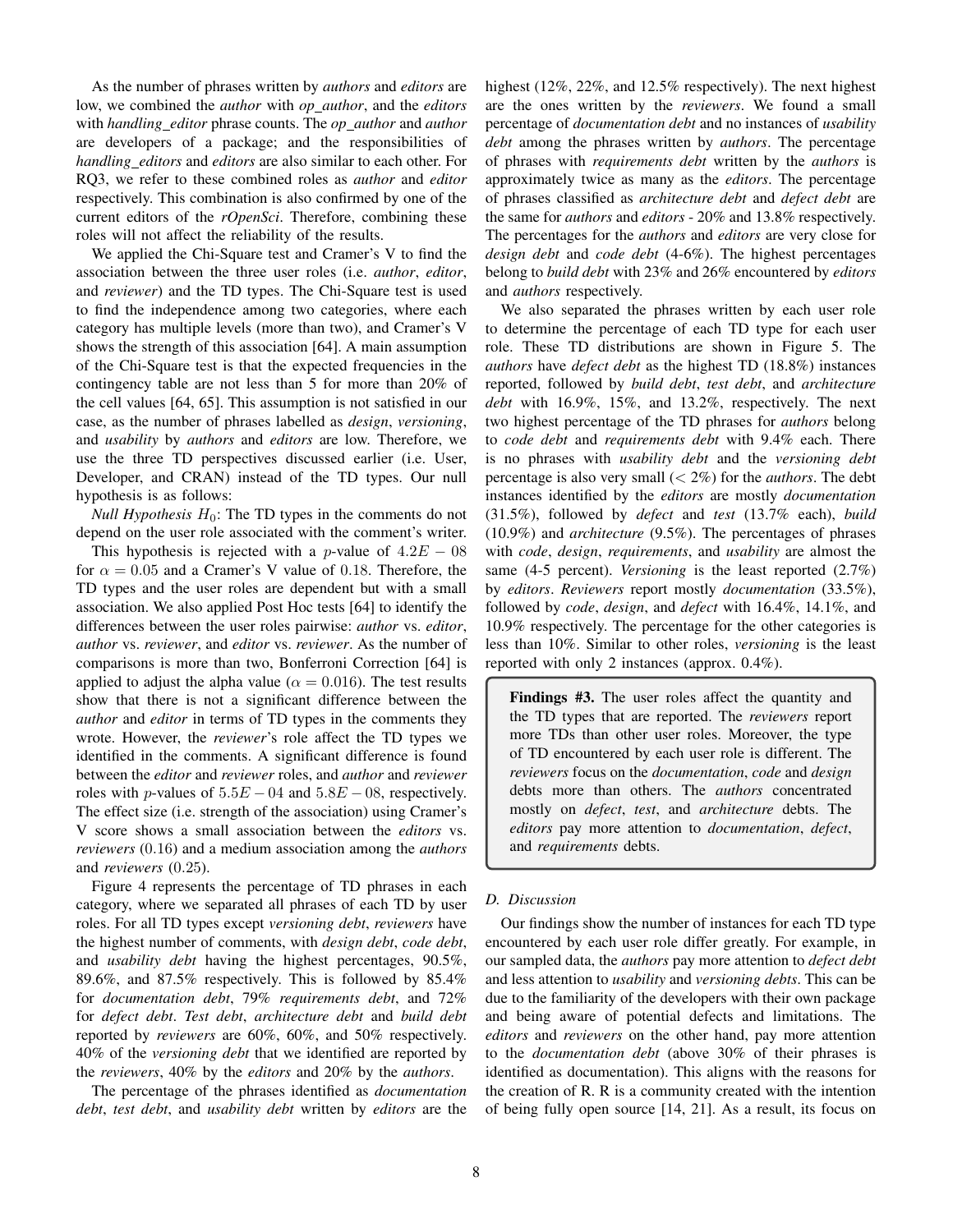

Fig. 4. The Percentage of TD Types Compared by User Roles



Fig. 5. The Distribution of TD Types Found in the Phrases Written by Each User Role (Shown in Percentages)

documentation is well-known [66], as well as the emphasis on the maintainability of contributed packages – for example, CRAN automatically compiles the package's documentation to provide a PDF-style document alongside the package [42]. The results mentioned above are an eye-opener for each of the user roles on *rOpenSci*. Although managing technical debt is vital to the software quality, not all users give the same importance to the different types of debt. As we expected, the *reviewers* reported more TDs compared to others. We relate this result to the fact that the reviewers' responsibility is to ensure that the approved packages achieve a certain quality. This is reflected both in the high number of TD phrases in our study that are written by *reviewers* and the significant difference of the distribution of TD types of *reviewers* and the two other roles.

The taxonomy of TD proposed in this paper is based on existing proposals for OO Programming. As a result, the definitions had to be adjusted to fit the characteristics of R, a functional dynamically-typed language. However, it is worth noting that several types of TD were not found in the

discussions —examples are *service* and *installation debt*. This may be due to either difference in the language or the "topic scope" of *rOpenSci* which does not provide the opportunity to report such types of debt.

Other types of debt, specific to scientific software have been proposed in the literature, such as *algorithm* [36] or *reproducibility debt* [34]. However, these definitions have been lightly explored as they are recent proposals. A more in-depth study of R packages should be conducted to understand their impact on R fully. It is also worth noting that the proposed taxonomy and the frequencies of the different debt types may be different from those reported in SATD studies. SATD occurs when developers admit poor solutions in the source code comments [3]. Possible differences between the debt types in our work and the SATD studies may be hypothesized to be centered around the presence of other types of debt such as *code* and *design debt*.

## V. IMPLICATIONS

Implications for Researchers. Our study shows that not all types of TD are equally prevalent in R packages. Our findings reveal that *documentation debt* is the most recurrent type of debt. In general, we know that documentation debt is one of the least studied types of debt. This reinforces the need for *documentation debt* to be studied more extensively. For instance, there is a need to establish what constitutes good documentation to minimize *documentation debt* or what guidelines to follow when writing software documentation, both traditional and scientific. This is the first study to explore a taxonomy for TD for scientific software to the best of our knowledge. We conducted our study in the context of R. This provides opportunities for researchers to investigate TD in other scientific software using our taxonomy as a starting point and augment it. The fact that comments from the different user roles focus on different types of debt is intriguing. *Reviewers* seem more concerned with creating a user-friendly package in terms of documentation, while *authors* seem focused on the package's structure. Further studies need to be conducted to understand the rationale behind these distinctions.

Implications for the R Community. To the authors' knowledge, this is the first taxonomy for R packages, including tailoring existing definitions to the intrinsic characteristics of the R language. For developers, this will allow the specification and elaboration of specific smells in the future, leading to better coding practices that will enhance the quality of the available packages. Moreover, these concepts can also be used when training new developers (i.e., by organizing workshops). Regarding the peer-review of R packages, the revision process (and specifically, the templates used by the referees) can be upgraded to include points that tackle those types of TD that are less encountered. The submission template used by authors can also be altered to emphasize on documentation and replication, as it is essential for the usability of the packages. Moreover, the results of our study reveal the importance of the reviewers' role in reviewing packages. Although none of the users discuss TD directly,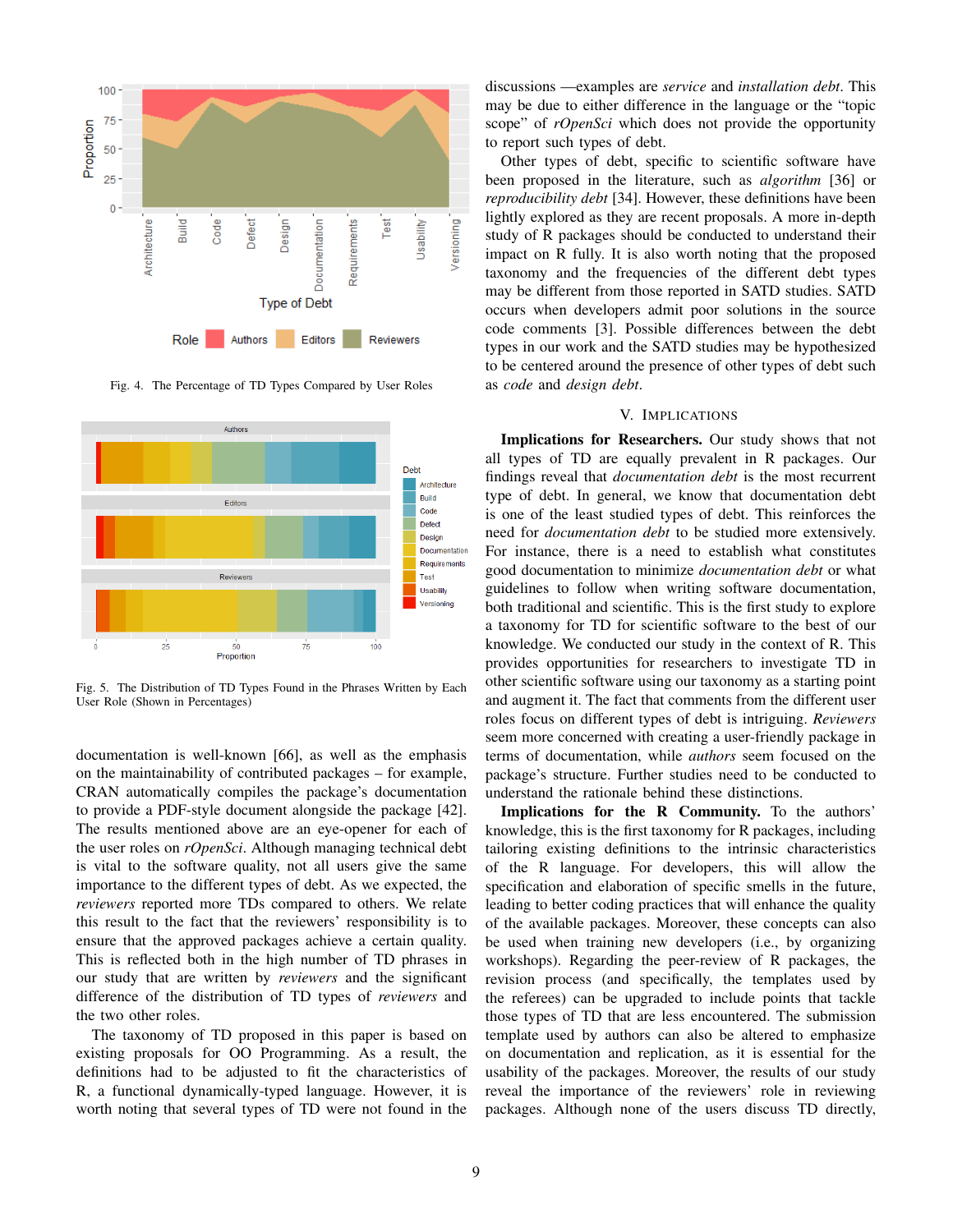nor mention the metaphor, their commitment to quality is perceived through their comments. Although we did not directly trace the application of this feedback in the source code, this is validated through the review process of *rOpenSci*. Based on the number of instances found for each TD category, we recommend that researchers and practitioners require new solutions (such as updating the peer-review criteria and updating CRAN checks) to ensure all TD types are inspected in the peer-review process of R packages. Currently, the most prevalent debt types encountered are *documentation* and *requirements*, and the ones with least occurrences are *usability* and *versioning*. So, we suggest researching new ways to check how *usability* and *versioning* technical debts are addressed in R package peer-reviews.

# VI. THREATS TO VALIDITY

External Validity. External validity refers to the ability to generalize results. Our study was conducted on the documentation of the peer-review of R packages. We cannot draw general conclusions about the TD in other scientific software. Despite having a small sample size to start with (95 out of the 358 comments had TD), the comments were quite lengthy and needed to be broken down into phrases, each one pertaining to a different type of debt. Instead, we ended up with a sample of 600 phrases or instances of TD. However, the goal of our study is not to provide an analysis of TD that applies to all scientific software but to serve as a baseline for future studies in scientific software analysis or peer-reviews. It is worth noting that the results are based on the whole ecosystem of rOpenSci, but similar peer-review processes have been used in other communities (i.e. BioConductor, pyOpenSci and Journal of Open Source Software). Therefore, our results can be applied to those communities. However, these results would not be applicable to OO or functional languages.

Internal Validity. This threat refers to the possibility of having unwanted or unanticipated relationships. As we selected a sample of review comments in our analysis, sampling bias might impact our conclusions. To mitigate this threat, we randomly selected the comments with a confidence level of 95% and a confidence interval of 5 for our classification and did not have any restrictions on the timeline for the extraction. Therefore, our results are not bound to a certain period. In addition, to build our taxonomy, we used types of TD previously defined in the literature as a starting point. However, these debt types have been used extensively in both research and practice and validated by many studies.

Moreover, the manual process of classifying the comments according to debt types can be biased. To mitigate this threat, the classification was performed by two of the authors separately and then compared to finalize the classification. The card sorting method might be a potential source of bias, and despite the rigor followed by the authors to classify the comments, replication of this study might lead to different results. To mitigate this threat, the authors thoroughly discussed the conflicts and assigned the final debt type to the phrases which were the source of conflicts. Lastly, as we are using a different artifact in the format of the documentation of the peer-review of R packages as our dataset, there might be a threat associated with the authors being unfamiliar with the dataset as they usually deal with artifacts from traditional software development such as source code or code comments. To alleviate potential problems that this might introduce in our analysis, we used 100 records of the comments as a learning phase. This learning phase ensures that our authors become familiar with the dataset and the discussions for R package peer-reviews and ensure that the authors agree on the context of TD in each category.

Construct Validity. Construct validity refers to the degree to which a test measures what it claims to be measuring. Some of the debt types had a low number of occurrences after the classification and can be a potential bias for our findings in RQ3. However, the Chi-Square test does not have any assumption about the normality or the frequency of the sample data, and therefore, the test results are reliable. This ensures the association between the user roles and TD types, with an effect size (i.e. Cramer's V score). Besides, to further analyze the results and find out the differences among each pair of the TD type distributions, we applied Chi-Square Post Hoc Tests. This step identifies the pair-wise comparison among the distributions for user roles, reported in the results section.

#### VII. CONCLUSIONS AND FUTURE WORKS

In this study, we manually analyzed the technical debts in the documentation of R packages' peer-review comments. We proposed a taxonomy of ten different TD types pertaining to three different perspectives. Our findings reveal that some technical debts are prominent, and some appear with a low frequency. These TD occurrences significantly differ according to different user roles. The results of the statistical tests also confirm the dependency and differences between the TD types and user roles. The proposed taxonomy, investigating TD in the comments of the peer-review R packages, and differences among user roles are the main contributions of this study. In addition, we provide access to our scripts and datasets in the replication package (see Section III-D). We conclude with some implications for researchers and practitioners in the R community based on our findings.

The next step is to replicate this study but in a different domain. We plan to analyze the technical debt in *BioConductor* packages to investigate the differences among domain-specific and more general package reviews and extend our findings to be as generalizable as possible. *BioConductor* only onboards packages oriented to work with genomics data, while *rOpenSci* has a wider range of on-topic packages, including data munging, API connections, and geospatial-related packages. Following that, we will automate the identification of TD types in the comments of peer-review packages in both R and the *BioConductor* domain.

#### VIII. ACKNOWLEDGEMENTS

We thank Scott Chamberlain, Noam Ross and Karthik Ram, Associate Editors of *rOpenSci* and the MSR reviewers.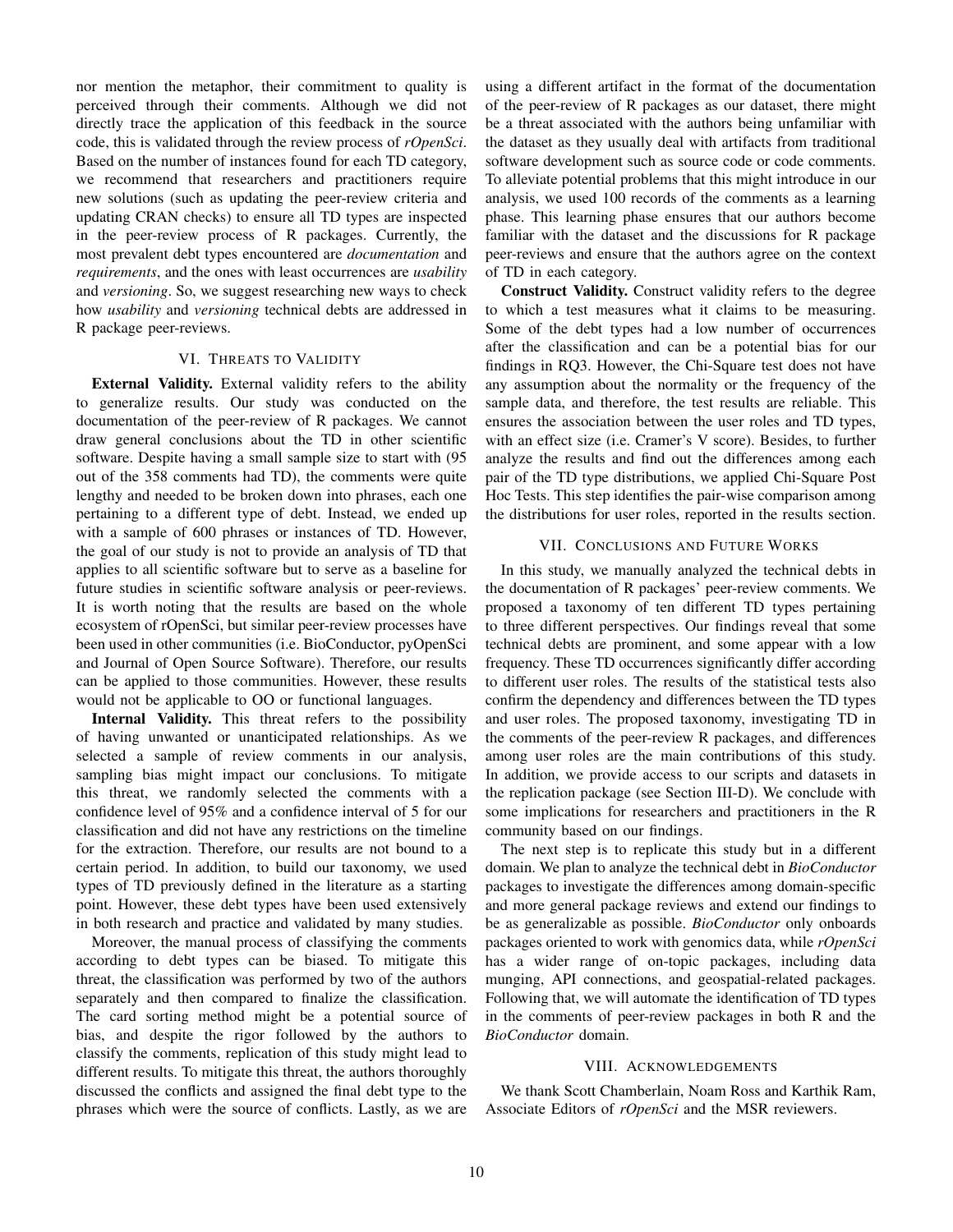#### **REFERENCES**

- [1] N. A. Ernst, S. Bellomo, I. Ozkaya, R. L. Nord, and I. Gorton, "Measure it? manage it? ignore it? software practitioners and technical debt," in *Proceedings of the 2015 10th Joint Meeting on Foundations of Software Engineering*, ser. ESEC/FSE 2015. New York, NY, USA: Association for Computing Machinery, 2015, p. 50–60. [Online]. Available: https://doi.org/10.1145/2786805.2786848
- [2] G. Bavota and B. Russo, "A large-scale empirical study on self-admitted technical debt," in *2016 IEEE/ACM 13th Working Conference on Mining Software Repositories (MSR)*, 2016, pp. 315–326.
- [3] G. Sierra, E. Shihab, and Y. Kamei, "A survey of Self-Admitted Technical Debt," *Journal of Systems and Software*, vol. 152, pp. 70 – 82, 2019. [Online]. Available: http://www.sciencedirect.com/science/ar ticle/pii/S0164121219300457
- [4] S. Bellomo, R. L. Nord, I. Ozkaya, and M. Popeck, "Got technical debt? surfacing elusive technical debt in issue trackers," in *2016 IEEE/ACM 13th Working Conference on Mining Software Repositories (MSR)*, 2016, pp. 327–338.
- [5] L. Xavier, F. Ferreira, R. Brito, and M. T. Valente, *Beyond the Code: Mining Self-Admitted Technical Debt in Issue Tracker Systems*. New York, NY, USA: Association for Computing Machinery, 2020, p. 137–146. [Online]. Available: https://doi.org/10.1145/3379597.3387459
- [6] F. Khomh, M. Di Penta, and Y.-G. Gueheneuc, "An exploratory study of the impact of code smells on software change-proneness," in *the 16th Working Conference on Reverse Engineering*, ser. WCRE '09, 2009, pp. 75–84.
- [7] T. Hall, M. Zhang, D. Bowes, and Y. Sun, "Some code smells have a significant but small effect on faults," *ACM Transactions on Software Engineering and Methodology (TOSEM)*, vol. 23, no. 4, pp. 1–39, 2014.
- [8] Z. Codabux, K. Z. Sultana, and B. J. Williams, "The relationship between traceable code patterns and code smells." in *SEKE*, 2017, pp. 444–449.
- [9] Z. Codabux, K. Z. Sultana, and B. J. Williams, "The relationship between code smells and traceable patterns—are they measuring the same thing?" *International Journal of Software Engineering and Knowledge Engineering*, vol. 27, no. 09n10, pp. 1529–1547, 2017.
- [10] K. Z. Sultana, Z. Codabux, and B. J. Williams, "Examining the relationship of code and architectural smells with software vulnerabilities," in *27th Asia-Pacific Software Engineering Conference (APSEC)*, 2020.
- [11] J. Howison and J. D. Herbsleb, "Scientific software production: Incentives and collaboration," in *Proceedings of the ACM 2011 Conference on Computer Supported Cooperative Work*, ser. CSCW '11. New York, NY, USA: Association for Computing Machinery, 2011, p. 513–522. [Online]. Available: https://doi.org/10.1145/1958824.1958904
- [12] C. A. Stewart, G. T. Almes, and B. C. Wheeler, *NSF Cyberinfrastructure Software Sustainability and Reusability Workshop Report*. Indiana University, 2010.
- [13] V. Balachandran, "Reducing human effort and improving quality in peer code reviews using automatic static analysis and reviewer recommendation," in *2013 35th International Conference on Software Engineering (ICSE)*, 2013, pp. 931–940.
- [14] R. Ihaka, "The r project: A brief history and thoughts about the future," 2017. [Online]. Available: https://www.stat.auckland.ac.nz/\∼{}ihaka/d ownloads/Massey.pdf
- [15] D. M. German, B. Adams, and A. E. Hassan, "The Evolution of the R Software Ecosystem," in *2013 17th European Conference on Software Maintenance and Reengineering*, Mar. 2013, pp. 243–252, iSSN: 1534-5351.
- [16] S. Theußl, U. Ligges, and K. Hornik, "Prospects and challenges in r package development," *Computational Statistics*, vol. 26, no. 3, pp. 395–404, Sep 2011. [Online]. Available: https://doi.org/10.1007/s00180 -010-0205-5
- [17] A. Decan, T. Mens, M. Claes, and P. Grosjean, "When github meets cran: An analysis of inter-repository package dependency problems," in *2016 IEEE 23rd International Conference on Software Analysis, Evolution, and Reengineering (SANER)*, vol. 1, 2016, pp. 493–504.
- [18] F. Morandat, B. Hill, L. Osvald, and J. Vitek, "Evaluating the Design of the R Language," in *ECOOP 2012 – Object-Oriented Programming*, ser. Lecture Notes in Computer Science, J. Noble, Ed. Berlin, Heidelberg: Springer, 2012, pp. 104–131.
- [19] F. Gilson, M. Morales-Trujillo, and M. Mathews, *How Junior Developers Deal with Their Technical Debt?* New York, NY, USA:

Association for Computing Machinery, 2020, p. 51–61. [Online]. Available: https://doi.org/10.1145/3387906.3388624

- [20] C. Boettiger, S. Chamberlain, E. Hart, and K. Ram, "Building Software, Building Community: Lessons from the rOpenSci Project,' *Journal of Open Research Software*, vol. 3, no. 1, p. e8, Nov. 2015, number: 1 Publisher: Ubiquity Press. [Online]. Available: http://openresearchsoftware.metajnl.com/articles/10.5334/jors.bu/
- [21] R. C. Gentleman, V. J. Carey, D. M. Bates, B. Bolstad, M. Dettling, S. Dudoit, B. Ellis, L. Gautier, Y. Ge, J. Gentry, K. Hornik, T. Hothorn, W. Huber, S. Iacus, R. Irizarry, F. Leisch, C. Li, M. Maechler, A. J. Rossini, G. Sawitzki, C. Smith, G. Smyth, L. Tierney, J. Y. Yang, and J. Zhang, "Bioconductor: open software development for computational biology and bioinformatics," *Genome Biology*, vol. 5, no. 10, p. R80, Sep 2004. [Online]. Available: https://doi.org/10.1186/gb-2004-5-10-r80
- [22] Z. Li, P. Avgeriou, and P. Liang, "A systematic mapping study on technical debt and its management," *Journal of Systems and Software*, vol. 101, pp. 193–220, 2015.
- [23] P. Kruchten, R. L. Nord, and I. Ozkaya, "Technical debt: From metaphor to theory and practice," *Ieee software*, vol. 29, no. 6, pp. 18–21, 2012.
- [24] J. D. Morgenthaler, M. Gridnev, R. Sauciuc, and S. Bhansali, "Searching for build debt: Experiences managing technical debt at google," in *2012 Third International Workshop on Managing Technical Debt (MTD)*. IEEE, 2012, pp. 1–6.
- [25] E. Alzaghoul and R. Bahsoon, "Cloudmtd: Using real options to manage technical debt in cloud-based service selection," in *2013 4th International Workshop on Managing Technical Debt (MTD)*. IEEE, 2013, pp. 55–62.
- [26] D. R. Greening, "Release duration and enterprise agility," in *2013 46th Hawaii International Conference on System Sciences*. IEEE, 2013, pp. 4835–4841.
- [27] N. Zazworka, R. O. Spínola, A. Vetro', F. Shull, and C. Seaman, "A case study on effectively identifying technical debt," in *Proceedings of the 17th International Conference on Evaluation and Assessment in Software Engineering*, 2013, pp. 42–47.
- [28] Z. Codabux, B. J. Williams, G. L. Bradshaw, and M. Cantor, "An empirical assessment of technical debt practices in industry," *Journal of Software: Evolution and Process*, vol. 29, no. 10, p. e1894, 2017.
- [29] D. A. Tamburri, P. Kruchten, P. Lago, and H. van Vliet, "What is social debt in software engineering?" in *2013 6th International Workshop on Cooperative and Human Aspects of Software Engineering (CHASE)*. IEEE, 2013, pp. 93–96.
- [30] M. Al-Barak and R. Bahsoon, "Database design debts through examining schema evolution," in *2016 IEEE 8th International Workshop on Managing Technical Debt (MTD)*. IEEE, 2016, pp. 17–23.
- [31] D.-L. Magazine, "Technical debt as an indicator of library metadata quality," *D-Lib Magazine*, vol. 22, no. 11/12, 2016.
- [32] P. Debois, "Agile infrastructure and operations: how infra-gile are you?" in *Agile 2008 Conference*. IEEE, 2008, pp. 202–207.
- [33] N. S. Alves, L. F. Ribeiro, V. Caires, T. S. Mendes, and R. O. Spínola, "Towards an ontology of terms on technical debt," in *2014 Sixth International Workshop on Managing Technical Debt*. IEEE, 2014, pp. 1–7.
- [34] D. Sculley, G. Holt, D. Golovin, E. Davydov, T. Phillips, D. Ebner, V. Chaudhary, M. Young, J.-F. Crespo, and D. Dennison, "Hidden technical debt in machine learning systems," in *Advances in neural information processing systems*, 2015, pp. 2503–2511.
- [35] E. Breck, S. Cai, E. Nielsen, M. Salib, and D. Sculley, "The ml test score: A rubric for ml production readiness and technical debt reduction," in *2017 IEEE International Conference on Big Data (Big Data)*. IEEE, 2017, pp. 1123–1132.
- [36] J. Liu, Q. Huang, X. Xia, E. Shihab, D. Lo, and S. Li, "Is using deep learning frameworks free? characterizing technical debt in deep learning frameworks," in *Proceedings of the ACM/IEEE 42nd International Conference on Software Engineering: Software Engineering in Society*, 2020, pp. 1–10.
- [37] K. Hamada, F. Ishikawa, S. Masuda, M. Matsuya, and Y. Ujita, "Guidelines for quality assurance of machine learning-based artificial intelligence," in *SEKE2020: the 32nd International Conference on Software Engineering & Knowledge Engineering*, 2020, pp. 335–341.
- [38] N. Polyzotis, M. Zinkevich, S. Roy, E. Breck, and S. Whang, "Data validation for machine learning," *Proceedings of Machine Learning and Systems*, vol. 1, pp. 334–347, 2019.
- [39] S. Amershi, A. Begel, C. Bird, R. DeLine, H. Gall, E. Kamar,